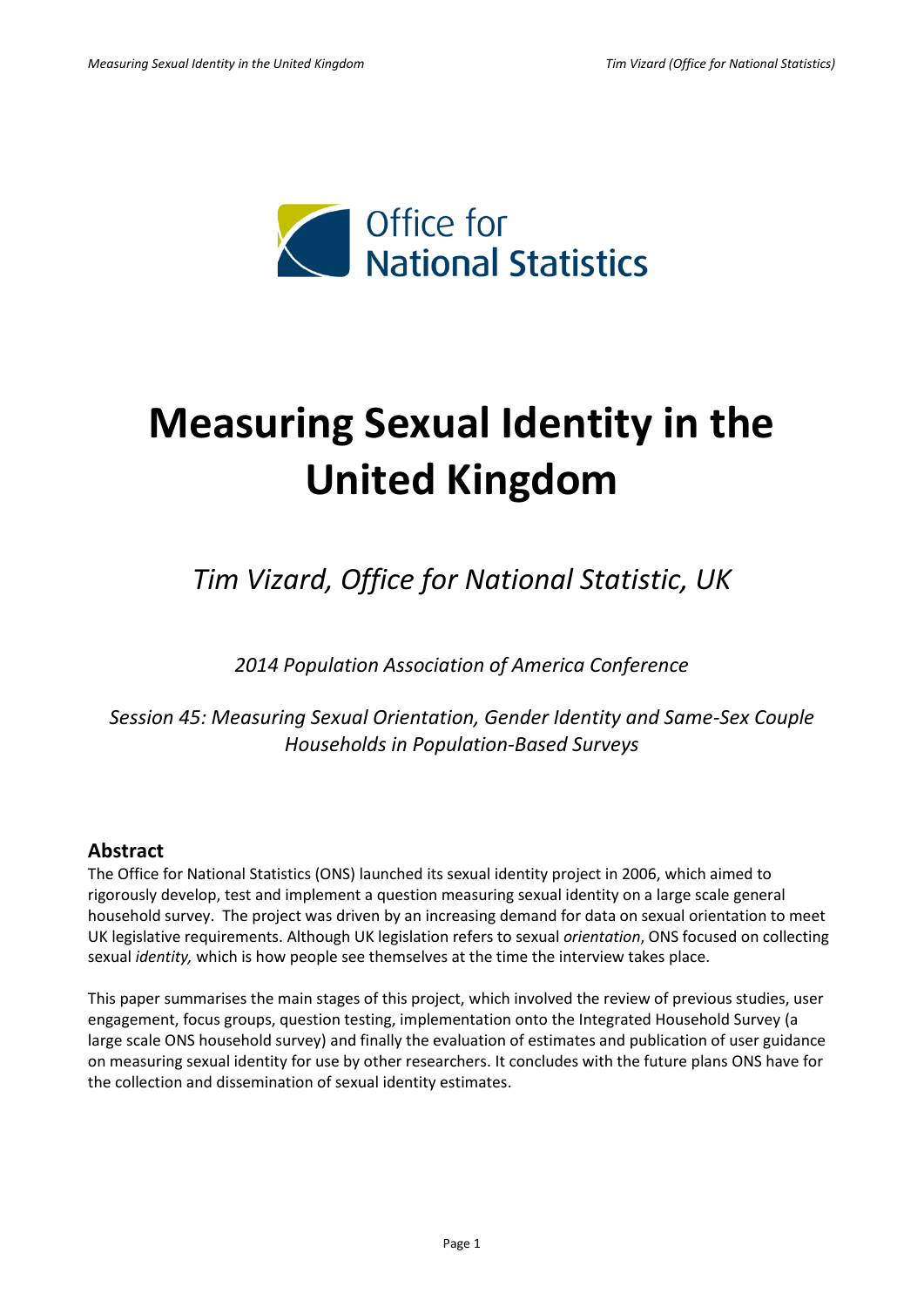# **Rational for the Sexual Identity Project**

The Office for National Statistics (ONS) launched a sexual identity project<sup>1</sup> in 2006 looking at improving evidence on sexual identity in a social survey context.

The project was driven by an increasing demand for data on sexual orientation to meet UK legislative requirements. This project was given increased priority following an ONS review of Equality Data<sup>2</sup>, which reinforced the need for robust data on sexual orientation (amongst other recommendations). Although UK legislation refers to sexual orientation, the ONS project focussed on sexual identity, which is how people see themselves at the time the interview takes place.

In 2010 a single *Equality Act<sup>3</sup>* replaced all existing anti-discrimination laws with a single Act. This included a new Public Sector Equality Duty relating to race, disability and sex, and also covering age, sexual orientation, religion or belief, pregnancy and maternity, and gender reassignment more fully.

# **Aims of the Project**

 $\overline{a}$ 

The sexual identity project aimed to develop a question about self perceived sexual identity, which would provide robust estimates to meet the needs of the 2010 Equalities Act. The project, which ran between 2006 and 2010, looked at the rigorous development, testing, implementation and evaluation of a question on self perceived sexual identity for use on government surveys.

Wilmot (2007)<sup>4</sup> outlined the aims of this project in a paper to the Annual Conference of the American Association of Public Opinion Research. This highlighted the need to consider the scope, confidentiality, acceptability and accuracy of the collection of sexual orientation/sexual identity data, and also the outlined the planned quantitative and qualitative testing strategies to be undertaken throughout the project.

The intended outcome of this project was the introduction of a single sexual identity question on a large scale government social survey, specifically the Integrated Household Survey (IHS). The IHS is an ONS survey, which collects a core set of questions across a variety of government surveys, to produce the largest social survey output in the UK (with 450,000 adults interviewed in the 2009-10 survey year). Further information on the IHS can be found on the on the ONS website<sup>5</sup>.

The project aimed to publish a user guide for researchers to enable other organisations to collect sexual identity information, and finally publish estimates of sexual identity in the UK, based on data from the Integrated Household Survey.

# **Why Sexual Identity and not Sexual Orientation?**

Although the 2010 Equalities Act refers to sexual orientation, the ONS project focussed on sexual identity. Table 1, taken from the Sexual Identity Evaluation Report (Joloza, Evans, O'Brien, Potter-Collins, 2010)<sup>6</sup>, shows the different components of sexual orientation:

<sup>&</sup>lt;sup>1</sup> Sexual Identity Project (ONS): www.ons.gov.uk/ons/guide-method/measuring-equality/equality/sexual-identityproject/index.html<br>2 **Peneut from the** 

**Report from the review of equality data - Summary and recommendations (ONS, 2007):** www.ons.gov.uk/ons/guide-

method/measuring-equality/equality/equality-data-review/index.html

<sup>3</sup> **Equality Act 2010 – Guidance (2010):** www.gov.uk/equality-act-2010-guidance

<sup>4</sup> **In search of a question on sexual identity (Wilmot, 2007):** www.ons.gov.uk/ons/guide-method/measuring-

equality/equality/sexual-identity-project/question-development/in-search-of-a-question-on-sexual-identity.pdf<br><sup>5</sup> I**ntegrated Household Survey – User Guidance (ONS):** www.ons.gov.uk/ons/guide-method/method-quality/specific

welfare-methodology/integrated-household-survey/index.html

<sup>6</sup> **Measuring Sexual Identity - An Evaluation Report (Joloza, Evans, O'Brien, Potter-Collins, 2010):** www.ons.gov.uk/ons/guidemethod/measuring-equality/equality/sexual-identity-project/measuring-sexual-identity--an-evaluation-report.pdf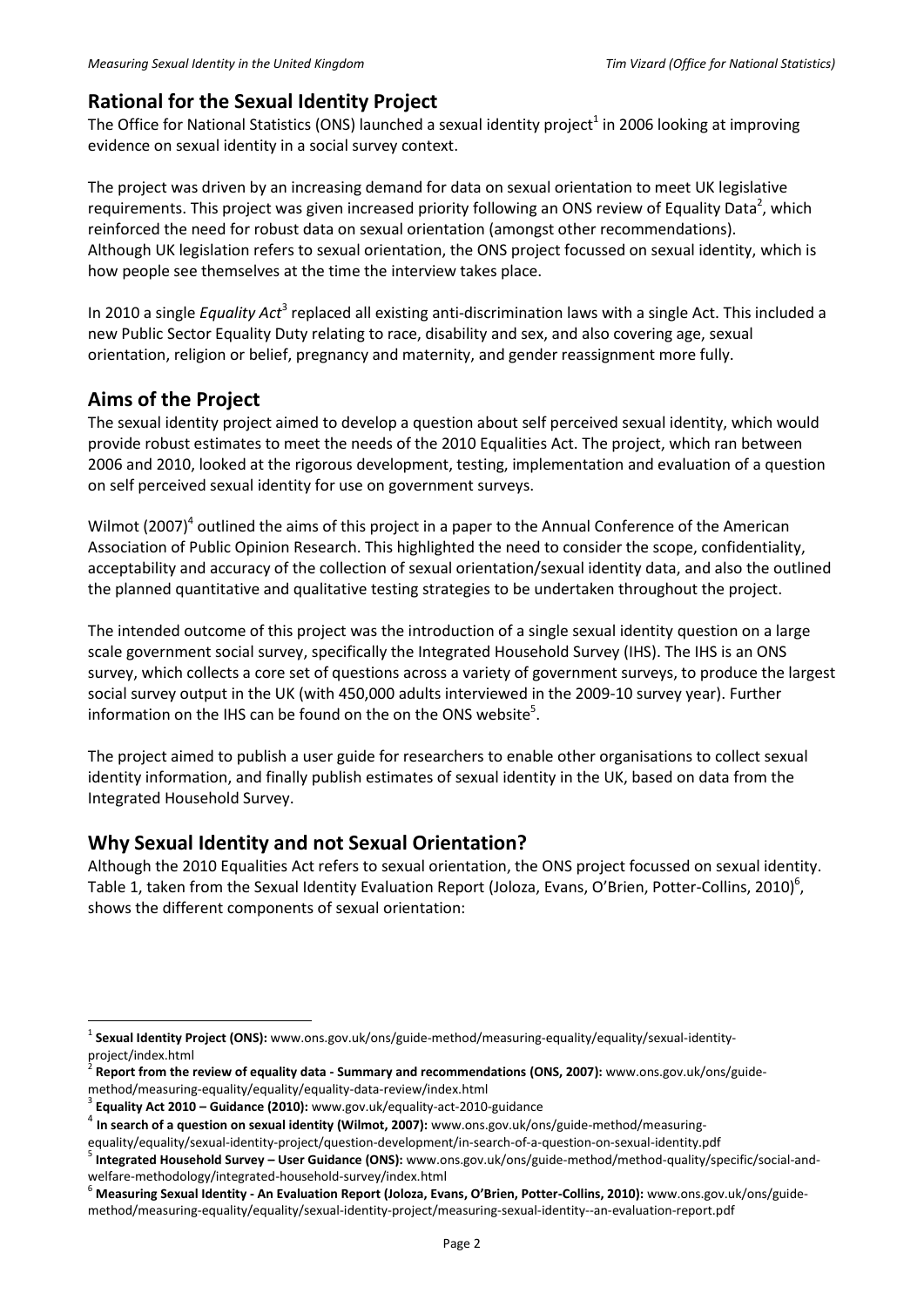#### *Table 1: Components of Sexual Orientation*

| <b>Sexual attraction</b> | This refers to a sexual interest in another person based on a combination of factors including a person's<br>looks, movement, voice, smell etc that are appealing to the person attracted. Sexual attraction can also<br>be defined as having sexual feelings towards someone. |
|--------------------------|--------------------------------------------------------------------------------------------------------------------------------------------------------------------------------------------------------------------------------------------------------------------------------|
| Sexual behaviour         | Refers to how people behave sexually. That is whether they have sexual partners of the same sex or<br>not. Sexual behaviour does not necessarily form a basis for a person's sexual identity.                                                                                  |
| Sexual identity          | How individuals think of themselves. This does not necessarily match their sexual behaviour or<br>attraction and can change over time.                                                                                                                                         |
| Sexual orientation       | One's sexual orientation can be derived from any of the above.                                                                                                                                                                                                                 |

*Source: Measuring Sexual Identity - An Evaluation Report (Joloza, Evans, O'Brien, Potter-Collins, 2010)*

ONS focused on collecting data on *sexual identity,* which is how people see themselves at the time the interview takes place. The reason for this is no single question would capture the complexity of sexual *orientation*, and a suite of questions would be required to fully collect the different dimensions of sexual orientation

Research during the development of the question also deemed sexual identity the most relevant dimension of sexual orientation to investigate given its relation to experiences of disadvantage and discrimination. Testing showed that respondents were not in favour of asking about sexual behaviour in a social survey context, nor would it be appropriate in general purpose government surveys.

## **User Engagement**

A key requirement of this project was regular user engagement, which steered the direction of the development work. This involved engagement with:

- UK central government departments, local government and public service providers,
- Other national statistics institutions around the world,
- Expert groups comprising of academics / interested parties / those with expertise of research with Lesbian, Gay and Bisexual (LGB) groups,
- Engagement with the wider public.

Regular engagement with these groups was maintained throughout the development, testing, implementation and evaluation of the project, with the impact of this engagement discussed over the next few pages.

# **Exploratory Stage**

A considerable amount of research has previously been carried out with the Lesbian, Gay and Bisexual community. As part of the exploratory phase of this project, a review was conducted of the experiences of other organisations in the UK, and internationally, focussing on surveys which had recently asked questions about sexual identity or sexual orientation.

## *Literature Review*

1

A UK review of experiences of administering survey questions on sexual identity/orientation (Betts, 2008)<sup>7</sup> identified 10 public sector surveys in the UK which asked a single question to capture sexual identity, rather than asking separate questions about its different dimensions. The review identified areas for further research, which included:

- mode of administration (whether to use face to face interviewer interaction, or self completion),
- location of questions (with studies choosing to place sexual identity questions among other sociodemographic questions, usually toward the end of interviewer-administered questionnaires),
- general wording used in question stems and response options (with a range of surveys explicitly referencing sexual identity in question introductions, and other surveys which left the subject to be

<sup>7</sup> **Developing survey questions on sexual identity - UK experiences of administering survey questions on sexual identity/orientation (Betts, 2008):** www.ons.gov.uk/ons/guide-method/measuring-equality/equality/sexual-identityproject/question-development/uk-experiences-of-administering-a-question-on-sexual-identity.pdf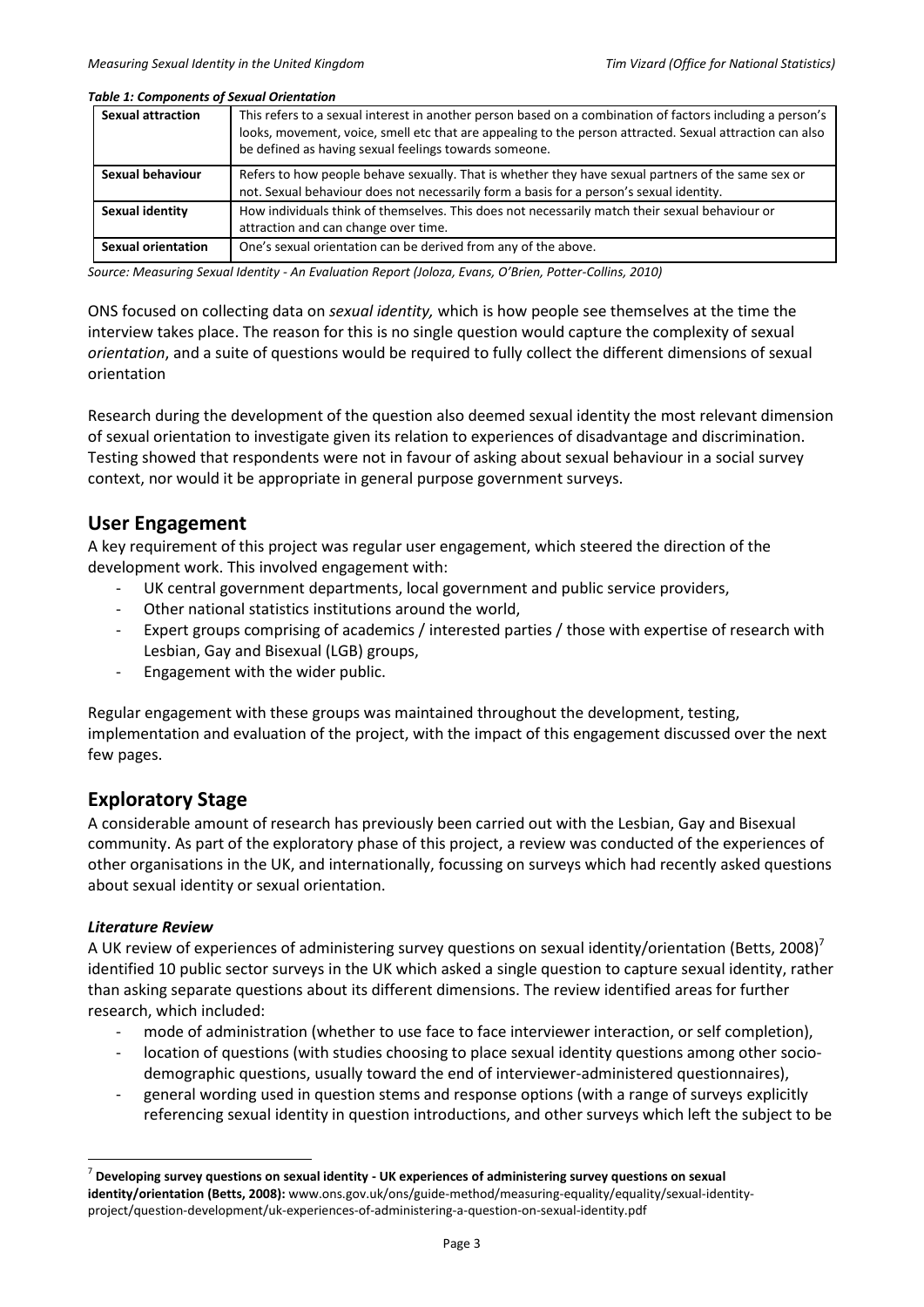inferred from the response categories by asking respondents which category '(best) described' them),

acceptability of the question (with no evidence found to suggest that survey response rates had been affected by the inclusion of a question on sexual identity, and also higher rates of missing data were obtained when sexual identity questions were administered by self- completion compared with interviewer-administered modes)

Estimates were obtained for most of the surveys, with the proportion of respondents self-identifying as Lesbian, Gay or Bisexual ranging from 0.3% to 3.0%.

A Review of International Organisations' Experiences of Administering Questions on Sexual Identity/Orientation (Taylor, 2008)<sup>8</sup> reviewed 19 studies, which were primarily based in the United States and Canada. The reviews findings included:

- all surveys were conducted in a household setting, primarily focussed on collecting health related data.
- although the question sometimes included a preamble introducing the term 'sexual orientation', this term was never actually included in the question stem
- most surveys collected sexual orientation information via a computer assisted telephone interview (CATI). Where surveys were conducted face-to-face, the question was often asked by audio-self completion to enhance privacy.

Due to the difference in methodologies and sample populations, the review was unable to make accurate comparisons of Lesbian, Gay and Bisexual estimates across surveys.

## *Focus Groups*

1

As part of this exploratory stage, a series of focus groups were conducted. The focus groups explored four main areas:

- conceptualisation of 'sexual identity',
- language and terminology related to the concepts which participants use and understand,
- acceptability of asking about sexual identity on social surveys and in other contexts,
- way in which the questioning should be administered in a social survey context.

Participants for each focus group were homogeneous with respect to sexual identity and sex (e.g. heterosexual men, heterosexual women, gay men, gay/lesbian women, bisexual men and bisexual women). Focus groups were set up in this way following advice from the expert user group, suggesting this would enable participants to feel more comfortable to provide their views. Some of the views expressed from these focus groups are expressed in Box 1.

<sup>8</sup> **Developing survey questions on sexual identity - Review of international organisations' experiences of administering questions on sexual identity/orientation (Taylor, 2008):** www.ons.gov.uk/ons/guide-method/measuring-equality/equality/sexual-identityproject/question-development/international-experiences-of-administering-questions-on-sexual-identity-orientation.pdf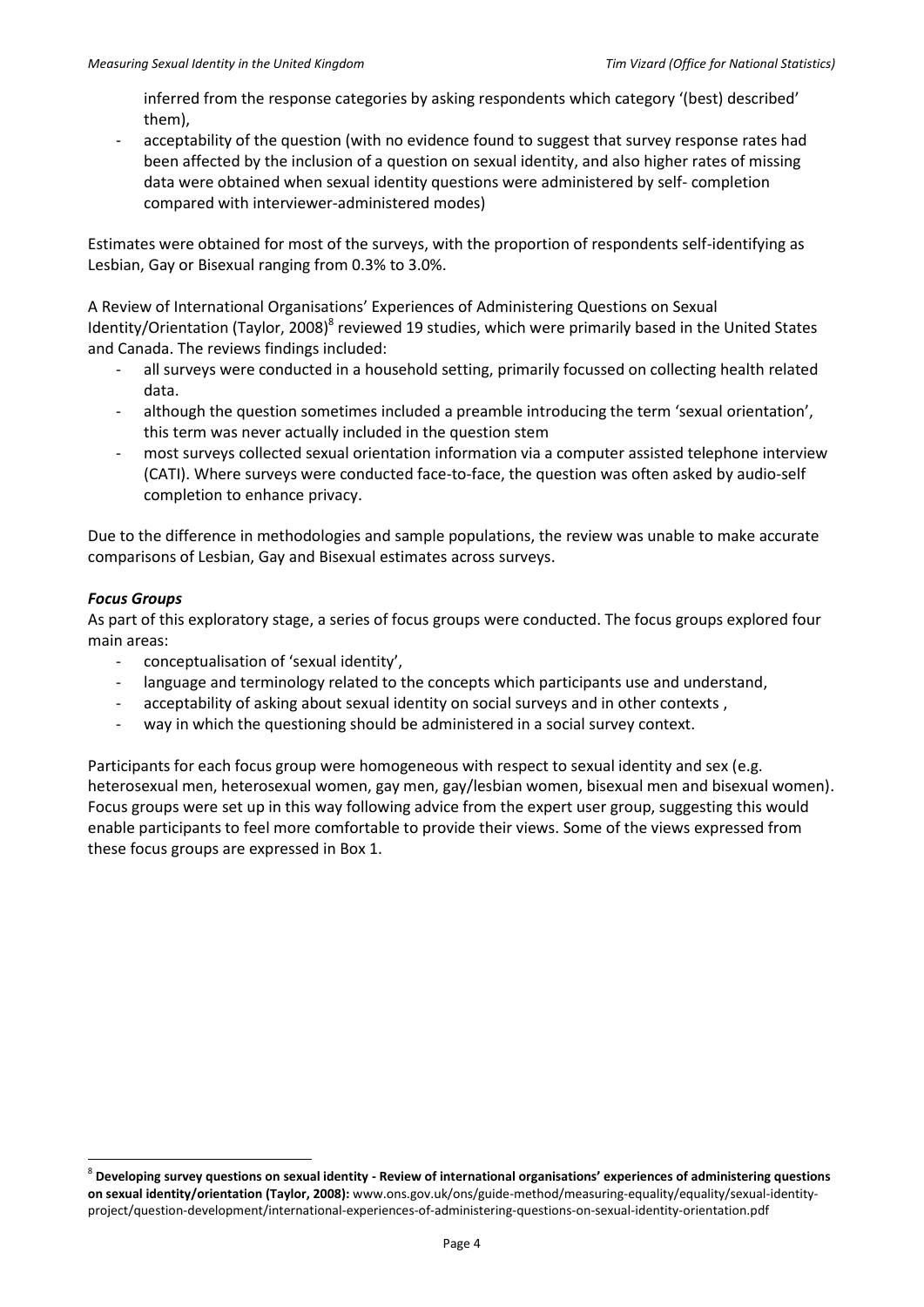#### **Box 1: Focus Group Views**

"It is not recommended that the term 'sexual identity' be included in the question stem as it is not a term in common use and its meaning varied somewhat."

"The question should be treated as an opinion question - that is, its meaning and the basis for answer being subjective rather than prescribed."

"The question should be located with other identity questions, so that respondents can infer meaning from the context and the question is not highlighted."

"There was agreement that the three substantive categories heterosexual/straight, gay/lesbian and bisexual were all encompassing."

"The term 'homosexual' was cited as being old fashioned with negative connotations and was felt to favour the concept of behaviour due to its use by the medical profession and the media. The term 'gay' was felt to be a better description of identity."

"It was felt that those with strong religious beliefs relating to sexual minority behaviour and those living in less diverse urban environments may be more likely to object to the questioning."

"Although participants considered the concepts of attraction and behaviour easier to grasp than sexual identity they were not in favour of asking about sexual behaviour in a social survey context, nor would it be appropriate in general-purpose government surveys."

*Source: Developing survey questions on sexual identity - Exploratory focus groups (Betts, Wilmot and Taylor, 2008)*

A series of recommendations were published by Betts, Wilmot and Taylor (2008)<sup>9</sup> which highlighted broad agreement that the prototype sexual identity question was acceptable in a social survey context, providing privacy and data security were assured. It also highlighted that participants from all focus groups were able to provide an answer to a question about sexual identity on a basis generally consistent with the intended meaning of the question.

## **Testing the sexual identity question**

ONS launched a series of small scale quantitative trials on the ONS Omnibus Survey (now known as the Opinions and Lifestyle Survey)<sup>10</sup>. The first two trials took place between July and December 2006 and the third between July and August 2007. The final trial took place between November 2007 and January 2008.

#### *Omnibus Trial 1 and 2*

The first two trials (Taylor, 2008)<sup>11</sup>, tested two different versions of the question on sexual identity. Although the main Omnibus survey was conducted by Computer Assisted Personal Interview (CAPI), these sexual identity questions were asked via a Computer Assisted Self Interview (CASI), due to their potentially sensitive nature.

Interviewers were instructed to skip past this question if they believed the respondent to be unable to selfcomplete, or if privacy was compromised due to the involvement of a third person in the room. Respondents were also provided with "Prefer Not to Say" as an option in the question wording. Box 2 shows the main findings from these trials.

 $\overline{a}$ 

<sup>9</sup> **Developing survey questions on sexual identity - Exploratory focus groups (Betts, Wilmot and Taylor, 2008):**

www.ons.gov.uk/ons/guide-method/measuring-equality/equality/sexual-identity-project/sexual-identity-focus-group-report.pdf <sup>10</sup> **Omnibus Survey / Opinions and Lifestyle Survey– (ONS):** www.ons.gov.uk/ons/about-ons/products-and-

services/opn/index.html

<sup>11</sup> **Developing survey questions on sexual identity - Report on National Statistics Omnibus Survey**

**trials 1 and 2 (Taylor, 2008)**: www.ons.gov.uk/ons/guide-method/measuring-equality/equality/sexual-identity-project/questiontesting-and-implementation/sexual-identity-project-report-on-national-statistics-omnibus-survey-trials-1-and-2.pdf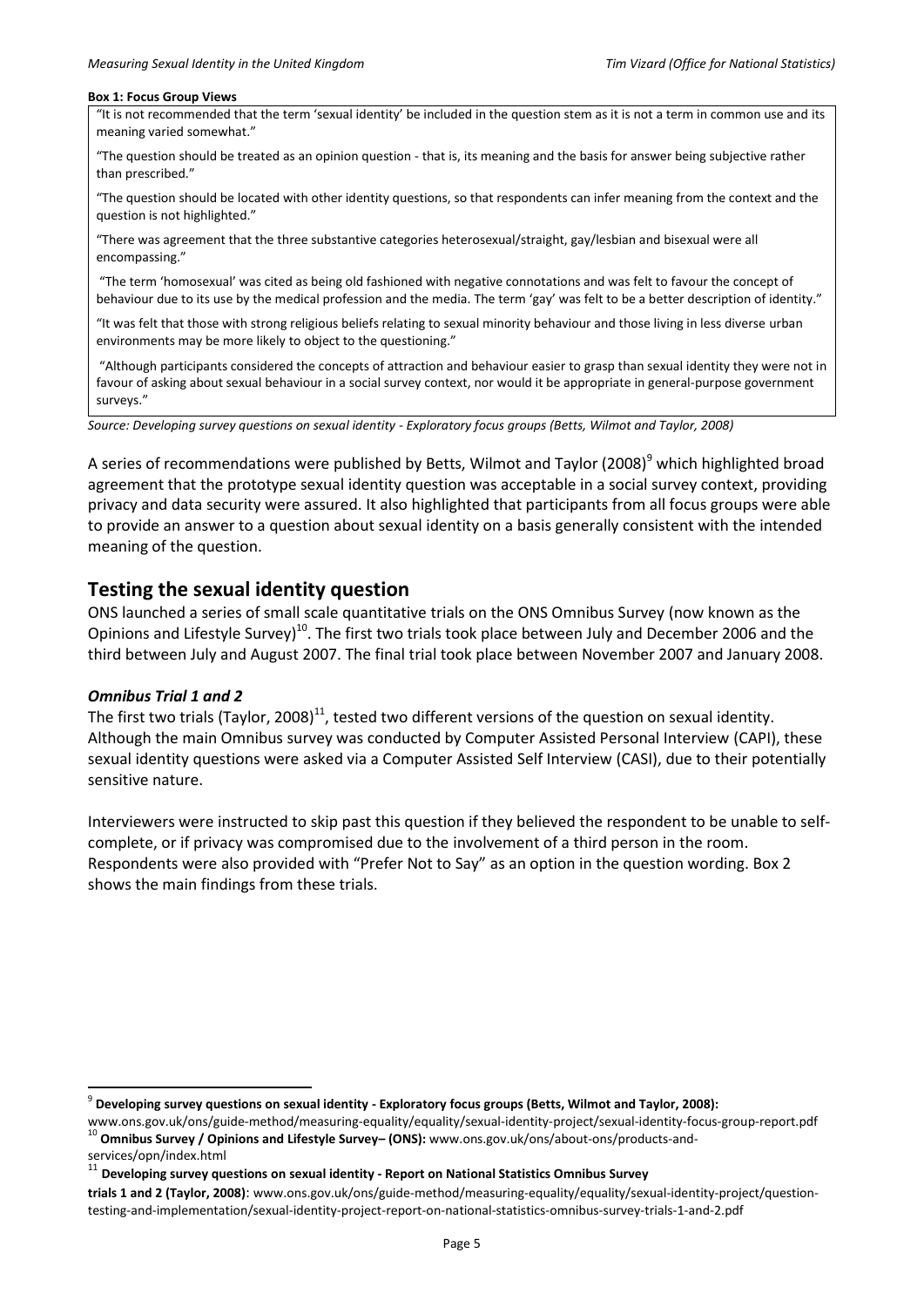#### **Box 2: Findings from Omnibus Trials 1 and 2**

"Interviewers were more likely to skip the question if they were interviewing older respondents, respondents from the lower *socio-economic classification groups and respondents who were single."*

*"The use of Computer Assisted Self Interviewing impeded administration of the sexual identity question."*

*"Privacy was commonly mentioned as a problem because of the presence of another family member, often one who was interpreting or supervising."*

*"No respondents dropped out of the interview immediately after being asked this question, thus allaying fears that it could have a detrimental effect on response."*

*"Interviewer feedback was generally accepting of the topic. Interviewers often mentioned that the question was less problematic that they had anticipated."*

*"The term 'heterosexual' was sometimes poorly understood, as demonstrated by interviewer comments and the increased selection of this first option when the term 'straight' was added."*

*"More people chose the "Prefer Not to Say" response than the three minority sexual identity groups combined. The respondent characteristics which were associated with choosing the 'prefer not to say' option were: being older; being female (particularly if the interviewer was male); having no educational qualifications; belonging to a lower socio-economic category; living in London rather than the North East of England; coming from a deprived neighbourhood."*

*Source: Developing survey questions on sexual identity - Report on National Statistics Omnibus Survey trials 1 and 2 (Taylor, 2008)*

These trials generally found response to the sexual identity question was good, readily accepted by most. The following lessons were learnt from these trials:

- Terms such as 'sexual identity' and 'heterosexual' are poorly understood. In the second trial the term 'sexual identity' was avoided and the term heterosexual was clarified by adding the term 'straight'. These changes appear to have contributed to an improvement in response.
- There should be a choice of modes of administration so that those who can't or don't wish to self complete on a computer are not excluded.
- Reassurance should be given to interviewers about the acceptability of the question as some interviewers had anticipated the question would be more problematic to administer that it was in reality.

## *Omnibus Trial 3*

1

Trial 3 (Taylor and Ralph, 2008)<sup>12</sup> aimed to improve response to the question by allowing interviewer administration (CAPI) where respondents were unable to self-complete through CASI. Response order effects were also tested for in a split sample experiment by moving the heterosexual response option after the gay/lesbian and bisexual categories. The findings from this trial can be seen in Box 3.

## **Box 3: Findings from Omnibus Trial 3**

*"Offering interviewer-administration as an alternative to self-completion reduced the proportion of omitted cases from 15% in previous trials to 2.4%."*

*"As in previous trials, interviewers were more likely to skip the question with older respondents."*

*"The question was self-administered in around two-thirds of cases and interviewer-administered in around a third."*

*"There was no significant difference by mode in the proportion responding lesbian, gay or bisexual (LGB). However, a higher proportion selected the heterosexual or straight category when the question was interviewer-administered compared with selfadministration."*

*Source: Developing survey questions on sexual identity - Report on National Statistics Omnibus Survey trial 3 (Taylor and Ralph, 2008)*

As with previous trials, no-one dropped out of the interview immediately after the sexual identity question, suggesting that the question had not been detrimental to the overall survey response rate.

The following recommendations were made following this trial:

<sup>12</sup> **Developing survey questions on sexual identity - Report on National Statistics Omnibus Survey trial 3 (Taylor and Ralph, 2008):** www.ons.gov.uk/ons/guide-method/measuring-equality/equality/sexual-identity-project/question-testing-andimplementation/sexual-identity-project-report-on-national-statistics-omnibus-survey-trial-3.pdf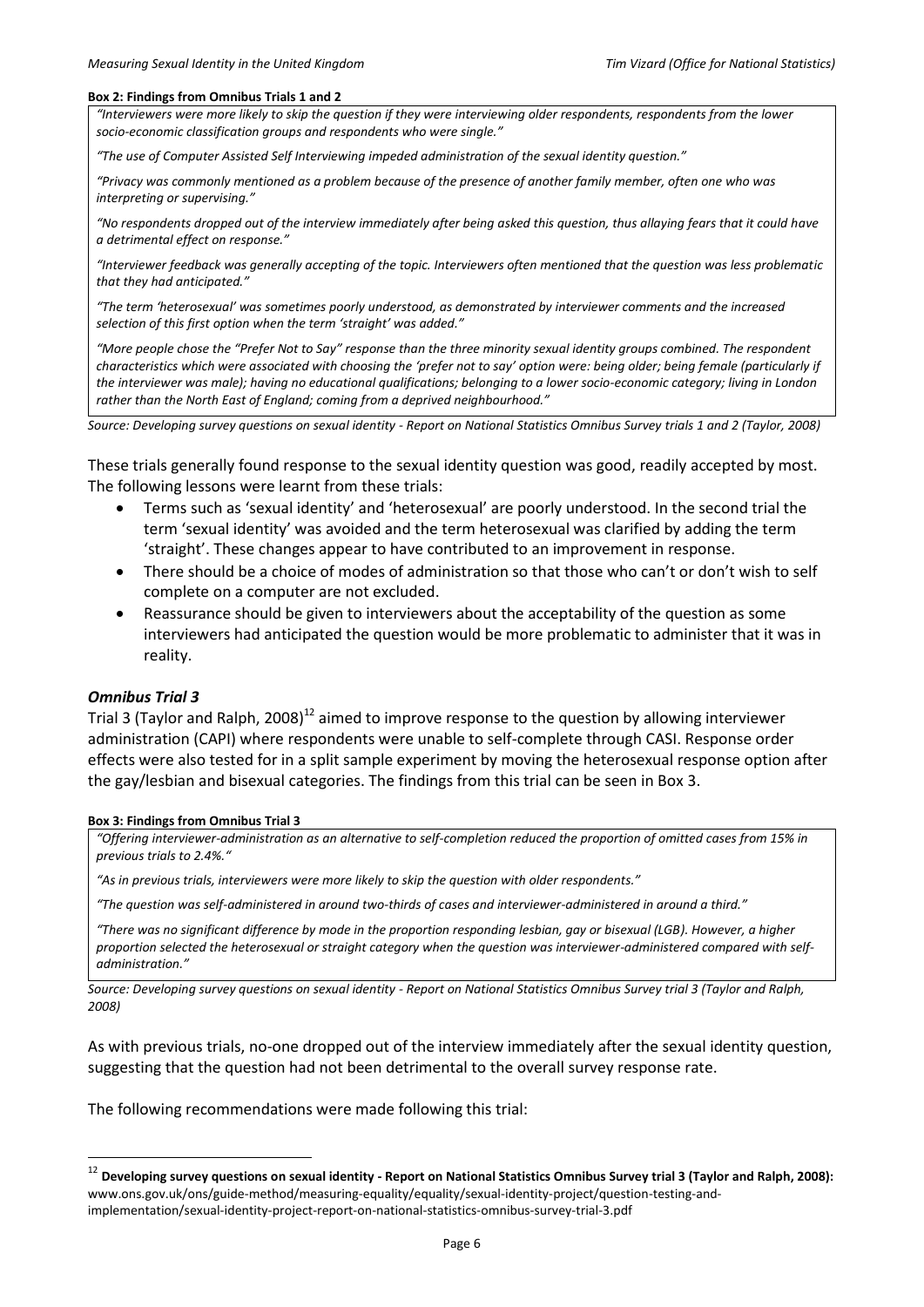- Administering the question solely in CAPI would maintain the flow of the interview and remove the awkwardness associated with self-completion.
- Some respondents still seem confused about the terms 'heterosexual' and 'straight'. It might be useful to add an explanation of these terms that interviewers can refer to if necessary.
- The order of the response options did not affect the estimates produced. Therefore options should be presented in the order of the most prevalent first as is done with similar questions on ONS surveys, such as religious identity, ethnic identity and national identity.

## *Omnibus Trial 4*

Malagoda and Traynor  $(2008)^{13}$  reported that trial four had three main objectives:

- 1. Test two different versions of the sexual identity question in a split sample trial,
- 2. Gauge any effect of moving to a CAPI concealed showcard system of administration from a mainly CASI method of self administration,
- 3. To investigate what effect removing a 'prefer not to say' response option from the question had on the data.

## Box 4 shows the main findings from this trial.

## **Box 4: Findings from Omnibus Trial 4**

*"No significant differences were found in the two questions being tested, with the proportion of respondents choosing any of the response categories and the overall item non-response rates were similar."*

*"The removal of explicit 'prefer not to say' option in the questionnaire (however still allowing a spontaneous don't know / refusal response to be provided) was successful in reducing item non-response since respondents had chosen from the remaining response options rather than spontaneously refusing the question. However, results also indicated a rise in the heterosexual / straight response category. This was not unexpected since analysis of those electing to 'prefer not to say' in trial two had shown that this group were primarily heterosexual."*

*"The move from a CASI administration to CAPI concealed show cards had reduced the impact on flow of the interview, which had previously made the sexual identity question 'stand-out' as being different from similar self-defined social identity questions (eg. ethnicity, religion). When analysing responses to this new mode of administration, the proportion of respondents reporting 'lesbian', 'gay', 'bisexual' or 'other' identities was not found to be significantly different from previous trials. However an increase in those reporting heterosexual identity when compared with previous trials was found to be statistically significant. It was concluded this increase in heterosexual response is more likely a result of dropping the 'prefer not to say' response option."*

*Source: Developing survey questions on sexual identity - Report on National Statistics Omnibus Trial 4 (Malagoda and Traynor, 2008)*

Based on the findings of this trial, the following decisions were made regarding the questionnaire format:

- Question: "Which of the options on this card best describes how you think of yourself?"
- Response categories: "*Heterosexual / Straight"; "Gay / Lesbian"; "Bisexual"; "Other" (and a spontaneous option for Don't Know / Refusal)*
- Mode of administration: Face-to-face interviewing in household (CAPI) using concealed showcard system of administration

## *Cognitive / in-depth interviews*

1

A series of cognitive/in-depth interviews were conducted (Betts, 2009)<sup>14</sup>. These aimed to evaluate how the prototype question was understood by respondents. They also explored issues relating to the acceptability of the topic in the social survey and other contexts, and views of the proposed administration method.

Twenty nine cognitive/in-depth interviews were conducted with members of the public (specifically targeting subgroups not well represented in the focus groups). The interviews were designed to build on

<sup>13</sup> **Developing survey questions on sexual identity - Report on National Statistics Omnibus Trial 4 (Malagoda and Traynor, 2008):**  www.ons.gov.uk/ons/guide-method/measuring-equality/equality/sexual-identity-project/question-testing-andimplementation/sexual-identity-project-report-on-national-statistics-omnibus-survey-trial-4.pdf

<sup>14</sup> **Developing survey questions on sexual identity - Cognitive/in-depth interviews (Betts, 2009):** www.ons.gov.uk/ons/guidemethod/measuring-equality/equality/sexual-identity-project/question-testing-and-implementation/developing-survey-questionson-sexual-identity--cognitive-in-depth-interviews.pdf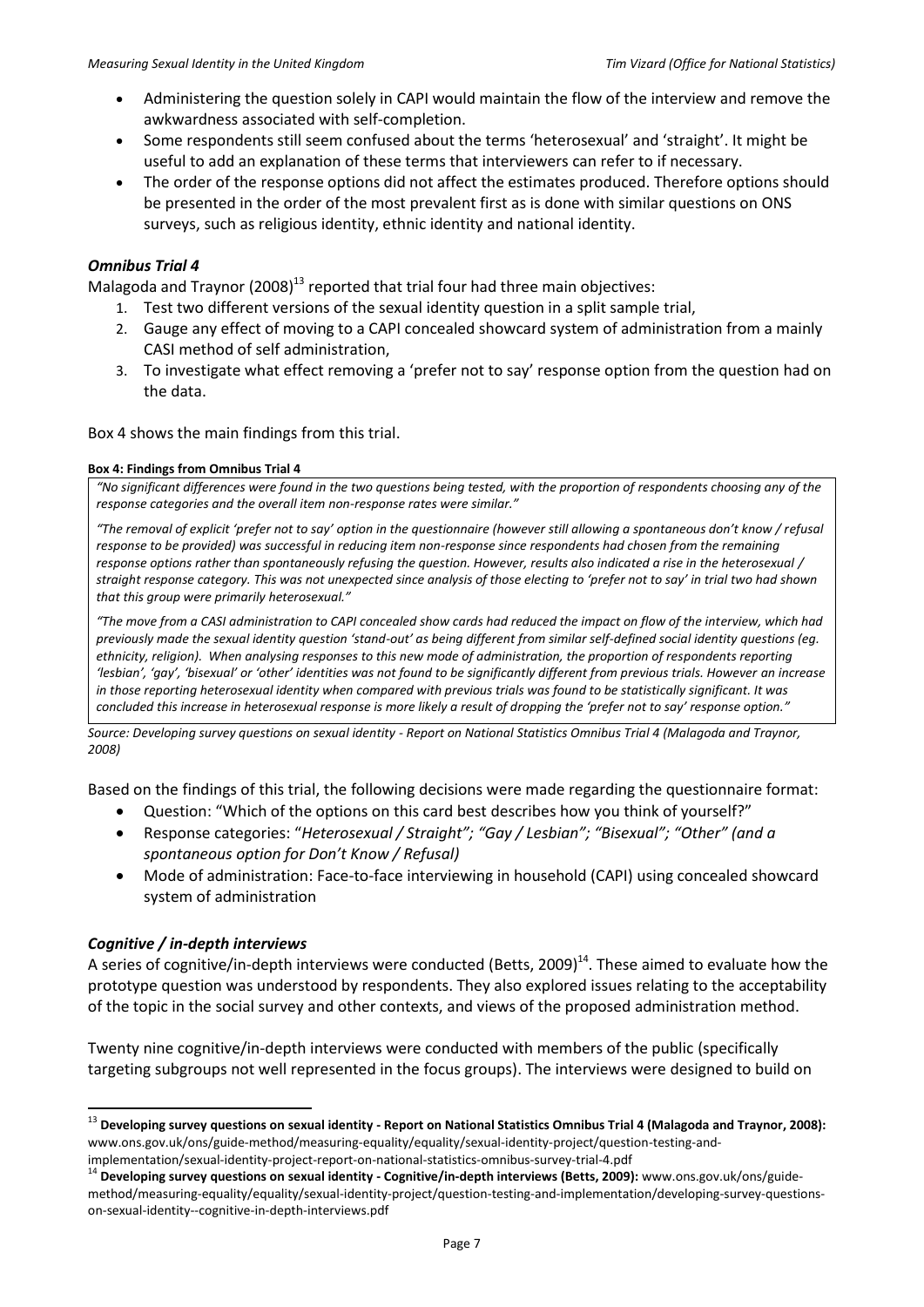the findings and recommendations from a series of focus groups conducted in the exploratory stage of the project. Box 5 shows the main findings from this trial.

## **Box 5: Findings from cognitive / in-depth interviews:**

*"The sexual identity question was considered acceptable for inclusion on government social surveys. The prototype question achieved the intention of measuring self-perceived sexual identity."*

*"The system of concealed show cards was broadly successful in helping to maintain privacy without drawing undue attention to the administration."*

*"Some sexual minority respondents were reluctant to disclose their sexual identity and will give a socially desirable response, whatever system of administration is used. Concerns were felt among respondents about asking a sexual identity question by proxy, regarding acceptability and accuracy."*

*Source: Developing survey questions on sexual identity - Report on National Statistics Omnibus Trial 4 (Malagoda and Traynor, 2008)*

The following recommendations were made:

- The prototype question and response options should be tested in a large scale quantitative trial, with a view for their inclusion on the ONS Integrated Household Survey,
- The question should be located with other identity questions, after national identity and ethnicity and before religious affiliation,
- Unique show cards for each respondent, presented face down, with non-sequential and nonconsecutive numbers for the categories, should be used to maintain confidentiality,
- The question should not be asked by proxy (e.g. a household member responding on behalf of an absent responder), due to the concerns felt among respondents regarding acceptability and accuracy.

## *Large Scale Quantitative trials*

1

A large scale split trial was conducted (Joloza, Traynor, Haselden, 2009)<sup>15</sup> with the aims to test whether:

- asking a question on sexual identity would have an impact on household response or individual response to the survey.
- placement of the sexual identity question would lead to any order effects that may impact on other equality information being collected about individuals.

The ONS General Lifestyle Survey (GLF) was chosen as the vehicle for carrying out the final pilot test of the prototype question on sexual identity. The survey was administered to all adult members of the household using CAPI concurrent interviewing, with an achieved eligible sample of around 7,300 individuals (with this sample split into a control and experimental group). The mode of administration was mainly through Computer Assisted Personal Interviewing, however a small section of the sample were also interviewed via Computer Assisted Telephone Interviewing. Therefore a slightly adapted question was used for telephone interview settings.

In the experimental group, the sexual identity question was administered within the locality of other identity questions to all people aged 16 or over resident in the household. Responses were not collected by proxy or where translators were being used. The control group were administered the standard GLF survey. Box 6 shows the main findings from this trial.

<sup>15</sup> **Developing survey questions on sexual identity - Report on the General Lifestyle (GLF) split-sample pilot (Joloza, Traynor, Haselden, 2009):** www.ons.gov.uk/ons/guide-method/measuring-equality/equality/sexual-identity-project/question-testing-andimplementation/developing-survey-questions-on-sexual-identity.pdf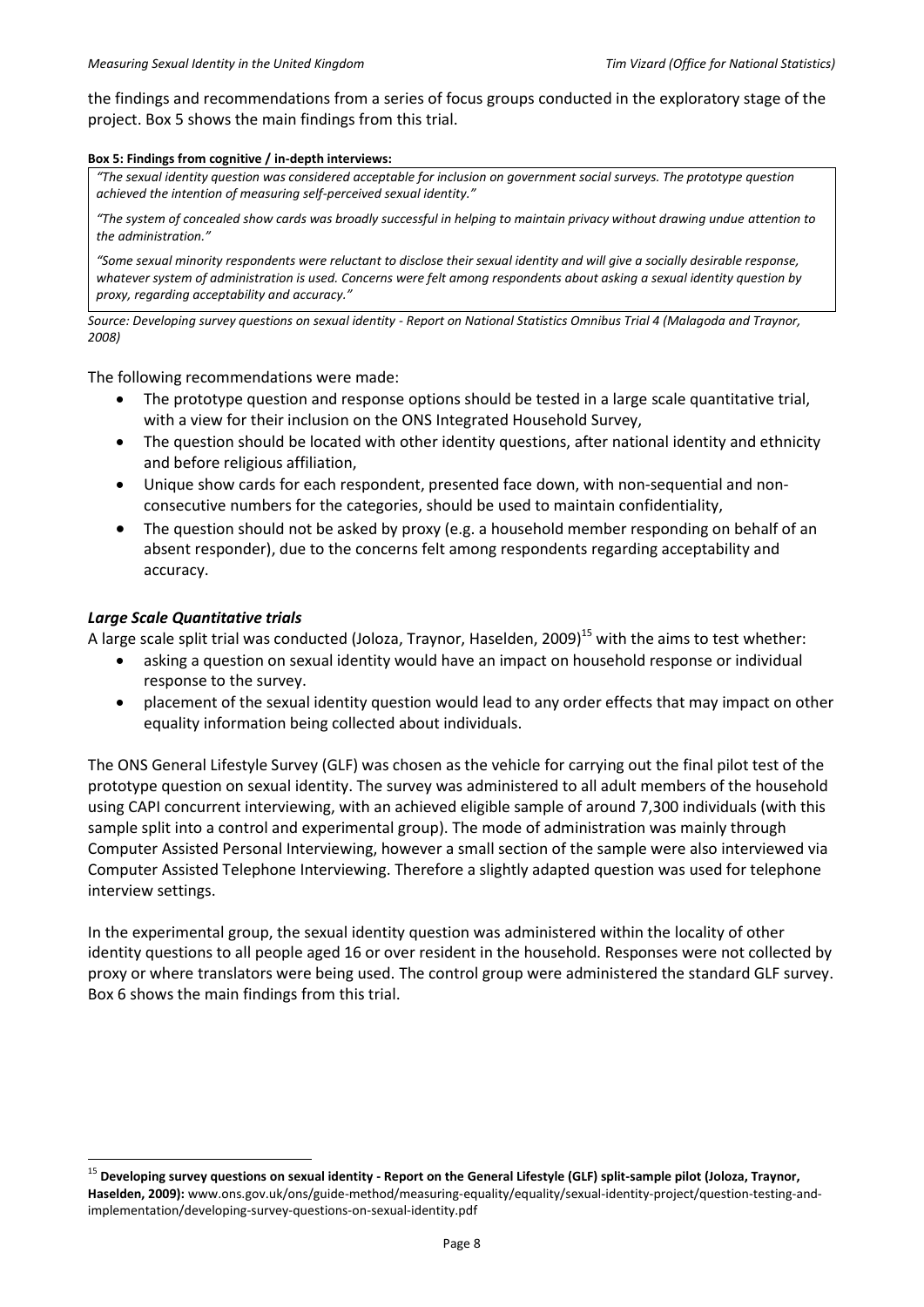#### **Box 6: Findings from General Lifestyle Survey trials**

*"There were no measurable difference in response between the experimental arm and the control group, including: total household nonresponse; within household non-response; individual non-response and agreement to recall to future ONS surveys."*

*"The sexual identity question should be placed before the question on religion, to limit the impact of ordering effects."*

*"The testing of a CAPI and CATI question had been tested rigorously, and as such it was found these questions could be used on all survey formats. A detailed set of user guidance would be produced to assist those adopting the question for their own surveys."*

*Source: Developing survey questions on sexual identity - Report on the General Lifestyle (GLF) split-sample pilot (Joloza, Traynor, Haselden, 2009)*

The trial concluded there was strong evidence supporting the inclusion of the sexual question to the Integrated Household Survey at the earliest opportunity.

## **From Development to Implementation**

#### *Implementation of the Question*

Following the development stage of the sexual identity project, the following question was added to the Integrated Household Survey in 2009 (Box 7 shows the question used in face to face interviews, and Box 8 shows the question used during telephone interviews).

#### *Box 7: Face to Face question (CAPI)*

ASK ALL AGED 16 OR OVER, *USE CONCEALED SHOWCARD FOR RESPONSE OPTIONS* **Which of the options on this card best describes how you think of yourself? Please just read out the number next to the description.**

27. Heterosexual / Straight 21. Gay / Lesbian 24. Bisexual 29. Other *(Spontaneous Don't Know/Refusal) (NUMBERS ASSIGNED FOR EACH CATEGORY CHANGE FOR EACH RESPONDENT INTERVIEWED)*

#### *Box 8: Telephone Interview question (CATI)*

ASK ALL AGED 16 OR OVER **I will now read out a list of terms people sometimes use to describe how they think of themselves.** (INTERVIEWER: read list to end without pausing. Note that 'Heterosexual or Straight' is one option; 'Gay or Lesbian' is one option.)

**1. Heterosexual or Straight, 2. Gay or Lesbian, 3. Bisexual, 4. Other**

*(Spontaneous Don't Know /Refusal)*

**As I read the list again please say 'yes' when you hear the option that best describes how you think of yourself.**

(INTERVIEWER: Pause briefly after each option during second reading.)

The question was asked to respondents aged 16 years and over and was not asked by proxy. Proxy interviews are defined as those when answers are supplied by a third part (upon receiving consent), on behalf of the household member. Respondents were excluded who did not speak English and who responded to the questionnaire through a household member acting as an interpreter. This was to maintain the confidentiality within the household and also the reliability of the data.

The Integrated Household Survey (IHS) is the largest social survey produced by ONS. The survey comprises of a core suite of questions collected on a series of ONS household surveys. In 2009, the survey interviewed around 450,000 adults in the UK, providing the biggest pool of UK social data after the census. As the IHS is a relatively new survey, it is designated as an experimental statistics. This is the title given to new official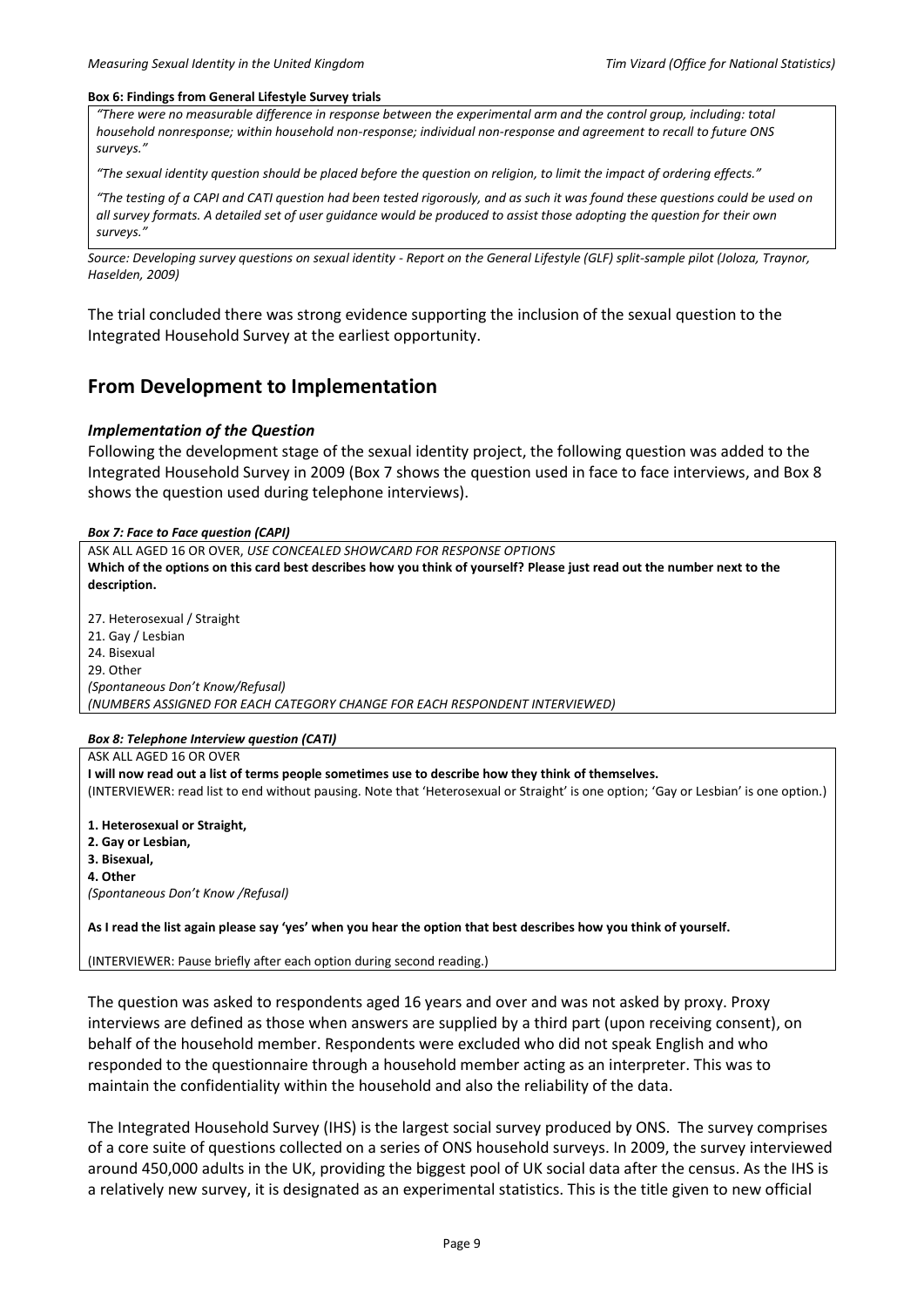statistics undergoing evaluation, which are published in order to involve customers and stakeholders in their development. Further information on the IHS can be found on the on the ONS website<sup>16</sup>.

# **Publication of results and User Guidance**

## *Publication of User Guidance*

ONS published a comprehensive set of user guidance in April 2009 (Haseldon, Joloza, 2009)<sup>17</sup>, which pulled together all the work carried out as part of the project into one reference document for use by researchers seeking to include a question on sexual identity. The guidance sets out the background to question development, the question itself, and covers key points pertaining to question administration and interpretation.

The sexual identity question is also a UK national harmonised standard, encouraging a standardised approach to the question wording and implementation across other UK surveys. More information on the UK harmonised question standards can be found on the ONS web site $^{18}$ .

## *Measuring Sexual Identity: An Evaluation Report*

The first results on Sexual Identity were published as part of a Measuring Sexual Identity Evaluation Report (Joloza, Evans, O'Brien, Potter-Collins, 2010)<sup>19</sup>.

This followed a detailed evaluation of the project, which involved ongoing dialogue with key stakeholders in the project. This report evaluates the sexual identity question after its first year on the IHS (April 2009 to March 2010). It presented the first headline estimates of people who identify as lesbian, gay or bisexual in the UK, a significant milestone for the project. The report also examined the impact of introducing the question on response rates and how the results compare with other survey estimates. The report concluded with an analysis of the characteristics of those who identify as lesbian, gay or bisexual.

## *Headline Estimates*

 $\overline{a}$ 

The IHS results for April 2009 to March 2010 showed that 1.4 per cent of the population identified as Lesbian, Gay or Bisexual (Table 2).

| Table 2: Sexual Identity, April 2009 to March 2010 (IHS) |                  |             |  |  |
|----------------------------------------------------------|------------------|-------------|--|--|
| Population aged 16 and over                              |                  |             |  |  |
|                                                          | <b>Thousands</b> | Percentages |  |  |
| Heterosexual / Straight                                  | 46,659           | 94.2        |  |  |
| Gay / Lesbian                                            | 466              | 0.9         |  |  |
| <b>Bisexual</b>                                          | 229              | 0.5         |  |  |
| Other                                                    | 246              | 0.5         |  |  |
| Don't know / refusal                                     | 1,597            | 3.2         |  |  |
| Non response                                             | 320              | 0.6         |  |  |

# *Table 2: Sexual Identity, April 2009 to March 2010 (IHS)*

*1 Other is a valid response provided by the responder.*

*2 ONS defines non response as no data provided to the question by an eligible responder.*

*Source: Measuring Sexual Identity - An Evaluation Report (Joloza, Evans, O'Brien, Potter-Collins, 2010)*

<sup>16</sup> **Integrated Household Survey – User Guidance (ONS):** www.ons.gov.uk/ons/guide-method/method-quality/specific/social-andwelfare-methodology/integrated-household-survey/index.html

<sup>17</sup> **Measuring sexual identity - A guide for researchers (Haseldon, Joloza, 2009):** www.ons.gov.uk/ons/guide-method/measuringequality/equality/sexual-identity-project/guidance/index.html

<sup>18</sup> **UK National Harmonised Standards – (ONS):** www.ons.gov.uk/ons/guide-method/harmonisation/harmonisation-indexpage/index.html<br>19 -

<sup>19</sup> **Measuring Sexual Identity - An Evaluation Report (Joloza, Evans, O'Brien, Potter-Collins, 2010):** www.ons.gov.uk/ons/guidemethod/measuring-equality/equality/sexual-identity-project/measuring-sexual-identity--an-evaluation-report.pdf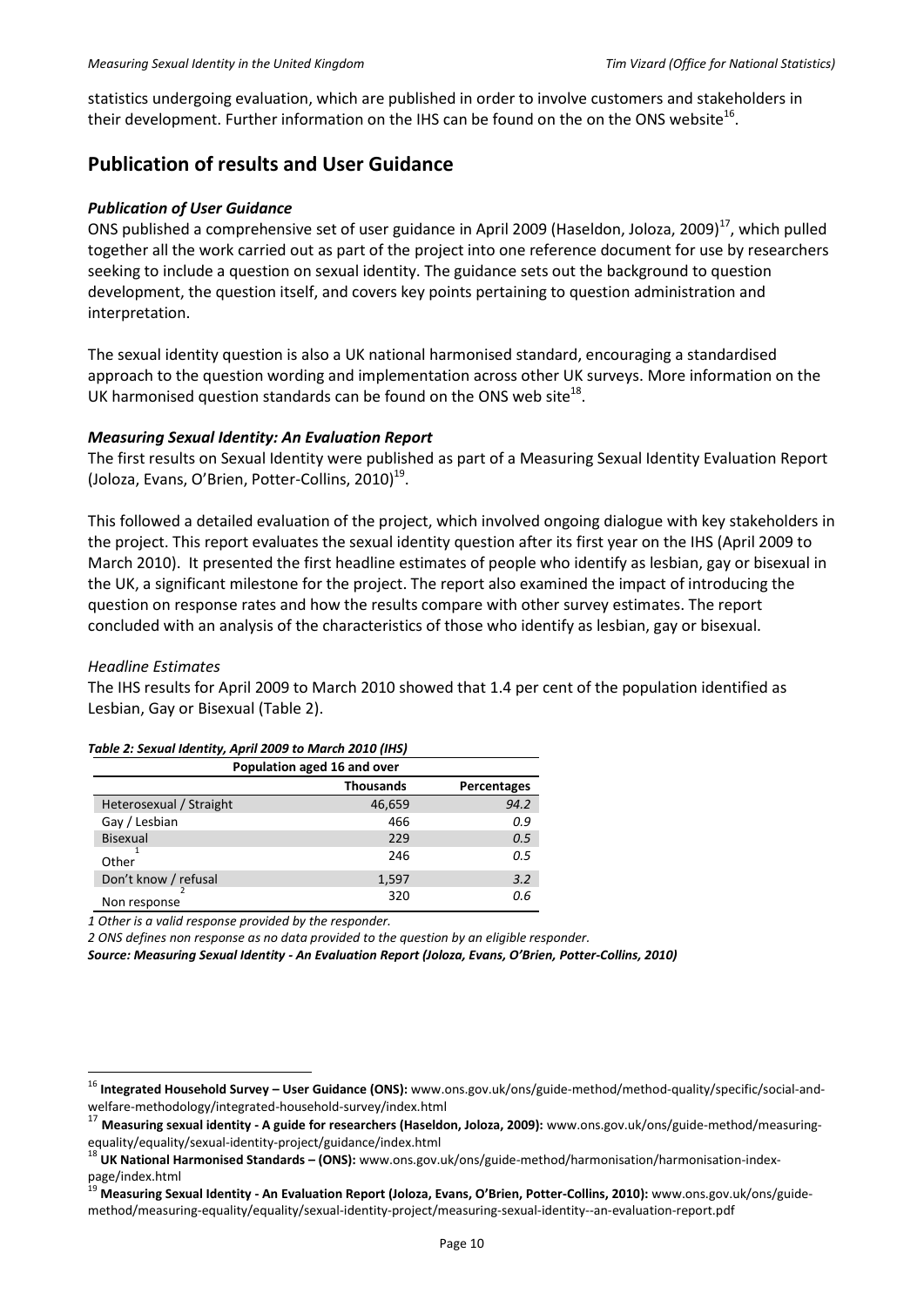## *Impact on Response Rates*

There was no evidence of an adverse impact on response rates. This confirmed the general acceptance of the question. Non response to the question was low with less than 4 per cent of eligible respondents refusing to answer, saying they did not know the answer or not providing a response.

## *Comparisons with other survey estimates*

The IHS estimate was found to be broadly consistent with other comparable surveys in the UK, which suggested it provides a reliable benchmark for the size of the LGB population in the UK. The report noted there may be differences with estimates from surveys which measure other aspects of sexual orientation such as behaviour and attraction.

Table 3 shows a comparison of LGB proportions on the IHS and other UK surveys that have asked the sexual identity/orientation questions in a similar way to that of the IHS.

| <b>Survey</b>                              | Coverage                   | Year    | LGB (%) | <b>Sample Size</b> | Non response<br>(%) |
|--------------------------------------------|----------------------------|---------|---------|--------------------|---------------------|
| Integrated Household Survey                | UK                         | 2009/10 | 1.4     | 238,206            | 3.8                 |
| Citizenship Survey                         | England and<br>Wales       | 2009/10 | 2.3     | 9,203              | 2.7                 |
| <b>British Crime Survey</b>                | England and<br>Wales       | 2009/10 | 2.2     | 22,995             | 2.7                 |
| General Lifestyle Survey                   | Great Britain              | 2008    | 1.1     | 3.443              | 5.4                 |
| Northern Ireland Life and Times<br>Survey  | <b>Northern</b><br>Ireland | 2005    | 1.7     | 1,199              | 1.3                 |
| <b>British Social Attitudes Survey</b>     | Great Britain              | 2005    | 1.4     | 1,732              | 1.4                 |
| <b>Scottish Census Small Test</b>          | Scotland                   | 2005    | 1.3     | 692                | 14.7                |
| DTI Fair Treatment at Work Pilot<br>Survey | <b>Great Britain</b>       | 2008    | 2.4     | 2,704              | 9.0                 |

#### *Table 3: Comparison of LGB estimates; surveys from within the UK*

*Source: Measuring Sexual Identity - An Evaluation Report (Joloza, Evans, O'Brien, Potter-Collins, 2010)*

The estimates in the household surveys listed in Table 3 are based on surveys that have differences in sample designs, question wording, response categories, mode of administration and other aspects of survey design. There was also a difference in the age ranges to which the question was asked. For these reasons it was not surprising that the estimates differed to some degree.

The report also investigated comparisons between international estimates from US, Canadian and Norwegian surveys against those from the IHS (Table 4).

| Survey                                                       | Country    | Year    | LGB (%) | <b>Sample Size</b> | Non response |
|--------------------------------------------------------------|------------|---------|---------|--------------------|--------------|
|                                                              |            |         |         |                    | $(\%)$       |
| Integrated Household Survey                                  | <b>UK</b>  | 2009/10 | 1.4     | 247,623            | 3.8          |
| Norwegian Living Conditions Survey                           | Norway     | 2010    | 1.2     | 6,238              | 8.5          |
| Oregon Behavioural Risk Factor<br>Surveillance System        | <b>USA</b> | 2006    | 2.4     | 9,853              | 2.3          |
| <b>Canadian Community Health Survey</b>                      | Canada     | 2005    | 2.0     | 132,947            | 1.6          |
| California Health Interview Survey                           | <b>USA</b> | 2005    | 4.1     | 12,571             | 1.8          |
| North Dakota Behavioural Risk<br>Factor Surveillance System  | <b>USA</b> | 2004    | 1.0     | 3,045              | 3.8          |
| National Health and Nutritional<br><b>Examination Survey</b> | <b>USA</b> | 2003/04 | 3.1     | 10,122             | 0.7          |
| Vermont Behavioural Risk Factor<br>Surveillance System       | <b>USA</b> | 2002    | 4.6     | 4,239              | 6.8          |

1 The seven international surveys are primarily health surveys, while the IHS is a general, multi-purpose survey. This could be a major factor in explaining any differences the estimates.

*Source: Measuring Sexual Identity - An Evaluation Report (Joloza, Evans, O'Brien, Potter-Collins, 2010)*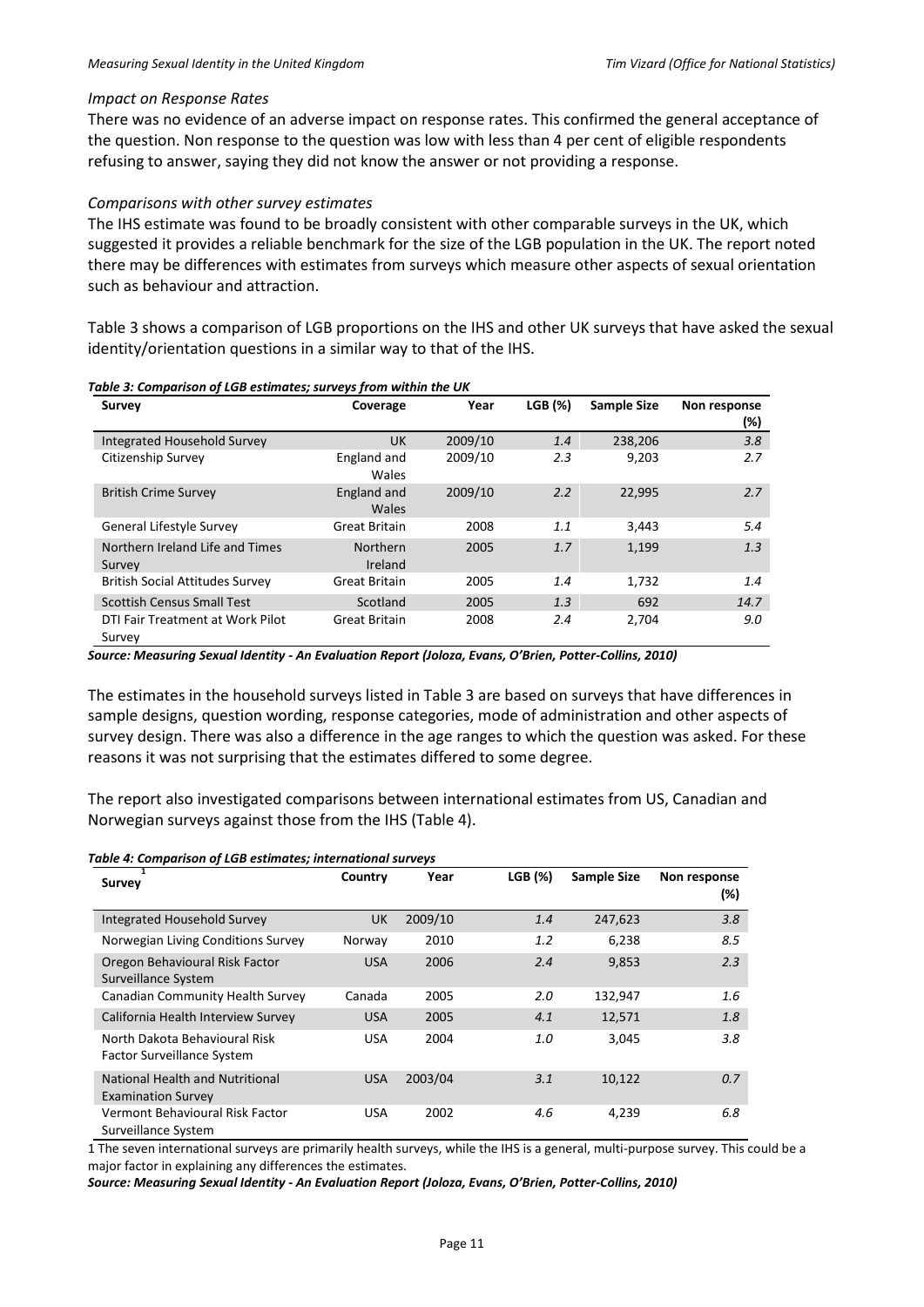As in the UK, deriving an individuals sexual orientation from a suite of questions results in higher LGB estimates in the US compared with using a single sexual identity question. The US and Canadian estimates were higher than the IHS results while the Norwegian results are similar to those from the IHS. However direct comparisons could not be made between the IHS and the others surveys from the US, Canada and Norway due to differences in methodology. It was therefore not surprising that findings were different.

## *Characteristics of LGB population*

An initial analysis of the characteristics of those identifying as lesbian, gay or bisexual shows that the LGB population have a younger age distribution than heterosexuals. Those who identified as gay or lesbian were more likely to be men whereas those who identified as bisexual were more likely to be women. Those who identify as gay or lesbian were more likely to be in managerial or professional classifications, employed and qualified to a higher degree. Similar proportions of those who identify as LGB and heterosexuals were in perceived good health although the former were more likely to smoke, or have smoked in the past.

## *Latest results from the Integrated Household Survey*

ONS have published a series of updated figures on sexual identity, most recently in the 2012 Integrated Household Survey Bulletin<sup>20</sup>. Table 5 shows that the proportion of people identifying as LGB have remained relatively stable over the last 4 years (e.g. there has not been a statistically significant change in the numbers identifying as LGB).

| , asic 3. Lob commutes, 2003, 20 to 2012 [1113] |         |         |         |      |
|-------------------------------------------------|---------|---------|---------|------|
| Category                                        | 2009/10 | 2010/11 | 2011/12 | 2012 |
| Heterosexual / Straight                         | 94.2    | 94.0    | 93.9    | 93.5 |
| Gay / Lesbian                                   | 0.9     | 1.0     | 1.1     | 1.1  |
| Bisexual                                        | 0.5     | 0.5     | 0.4     | 0.4  |
| Other                                           | 0.5     | 0.4     | 0.3     | 0.3  |
| Don't know / Refusal                            | 3.2     | 3.6     | 3.6     | 3.6  |
| No response                                     | 0.6     | 0.7     | 0.6     | 1.1  |

#### *Table 5: LGB estimates; 2009/10 to 2012 (IHS)*

1

*Note: In 2012 the reference period for reporting was changed from April – March, to January-December.* 

# **Ongoing User Consultation, and Future Plans**

Since the implementation of the sexual identity question on the IHS, ONS have maintained ongoing dialogue with users regarding the collection and production of sexual identity estimates.

As well as receiving positive feedback from users for this project, some users also expressed concerns regarding the size of the ONS estimate of the LGB population, with some users feeling the actual size of the LGB population is larger than the ONS figures. Whilst the ONS figure provides a robust estimate of sexual identity, some reasons for differences with some users expectations could include:

- The question measures self perceived sexually identity in the home environment. Sexual orientation includes dimensions of attraction and behaviour as well as identity. We know from research, not all those who are attracted to people of the same sex or engage in same sex behaviour, identify themselves as Lesbian, Gay or Bisexual.
- Some respondents will not be 'out', both generally and in the household environment and this may affect how they answer the question.
- Some respondents may be undecided and will not know how to answer the question.

<sup>20</sup> **Key Findings from the Integrated Household Survey: January 2012 to December 2012 (ONS, 2013)**:

www.ons.gov.uk/ons/rel/integrated-household-survey/integrated-household-survey/january-to-december-2012/stb-integratedhousehold-survey-january-to-december-2012.html